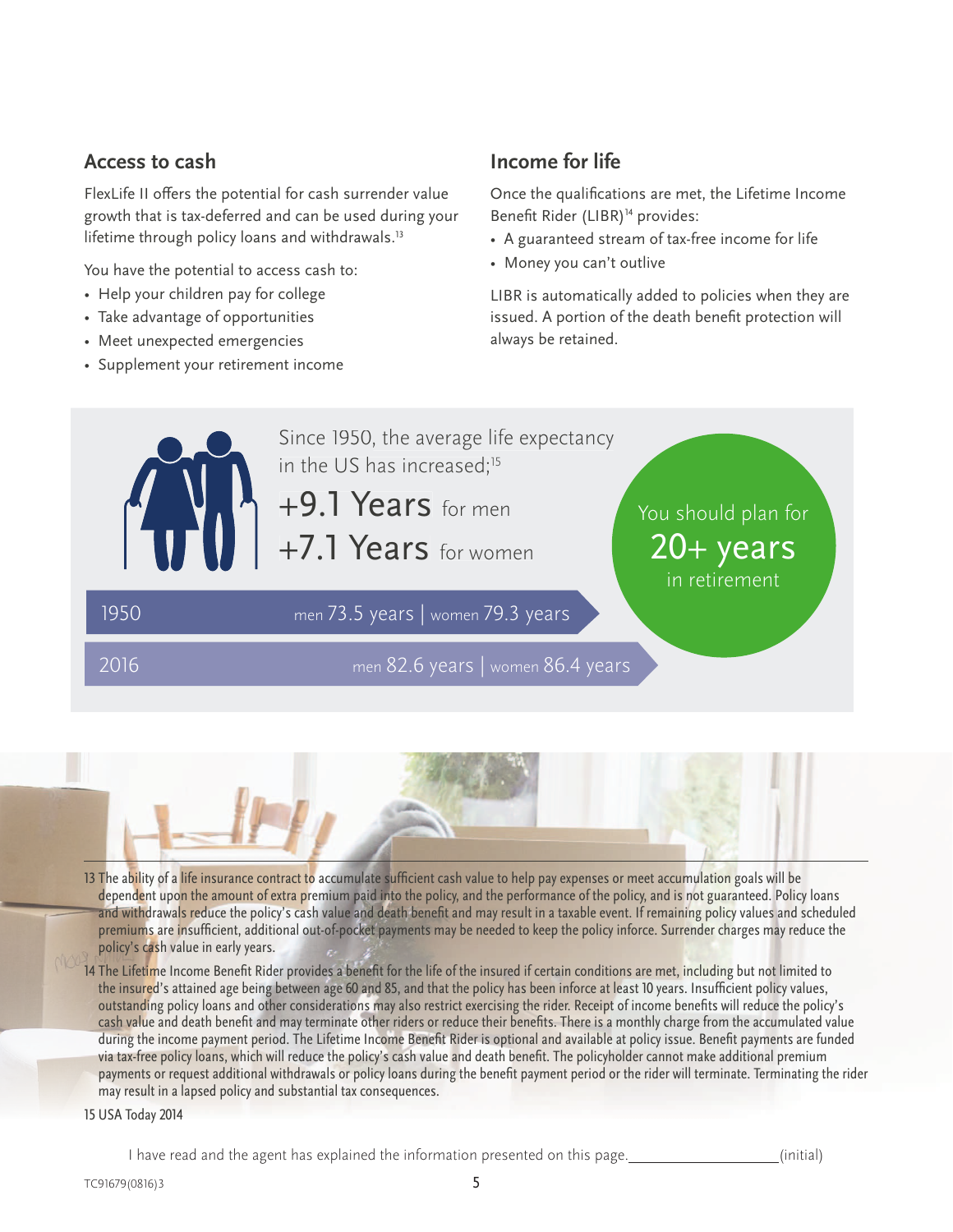## Growing Cash Value

Indexed products credit interest based on the changes in value of a major market index. However, your policy can never lose value due to market changes because there is a 0% floor built in which allows you to take advantage of the upside potential of the index while also having downside protection in the event the index drops below 0%.

## **How Your Cash Value Grows**

Take advantage of positive changes in the stock market (upside) without the risk of market volatility (downside) with a 0% floor.

#### **Let's keep it simple.**

**Step 1:** You pay a premium to the insurance company.

**Step 2:** Your premiums are put into an account called the Basic Strategy and stay there until there is enough to cover the policy expenses for the coming year.

**Step 3:** Premium dollars paid in excess of the twelve months of policy expenses go into the interest crediting strategies of your choice. You have six interest crediting strategies to chose from including a fixed interest strategy. **Step 4:** After one year, we calculate the change in your chosen strategies.

**Step 5:** If the change is positive, your policy is credited interest after applying any caps and participation rates. If the change is negative, your policy is credited 0%.



\* The guaranteed interest rate paid on the funds in the Basic Strategy is 2.5%. Participation Rate 100%, Cap 13%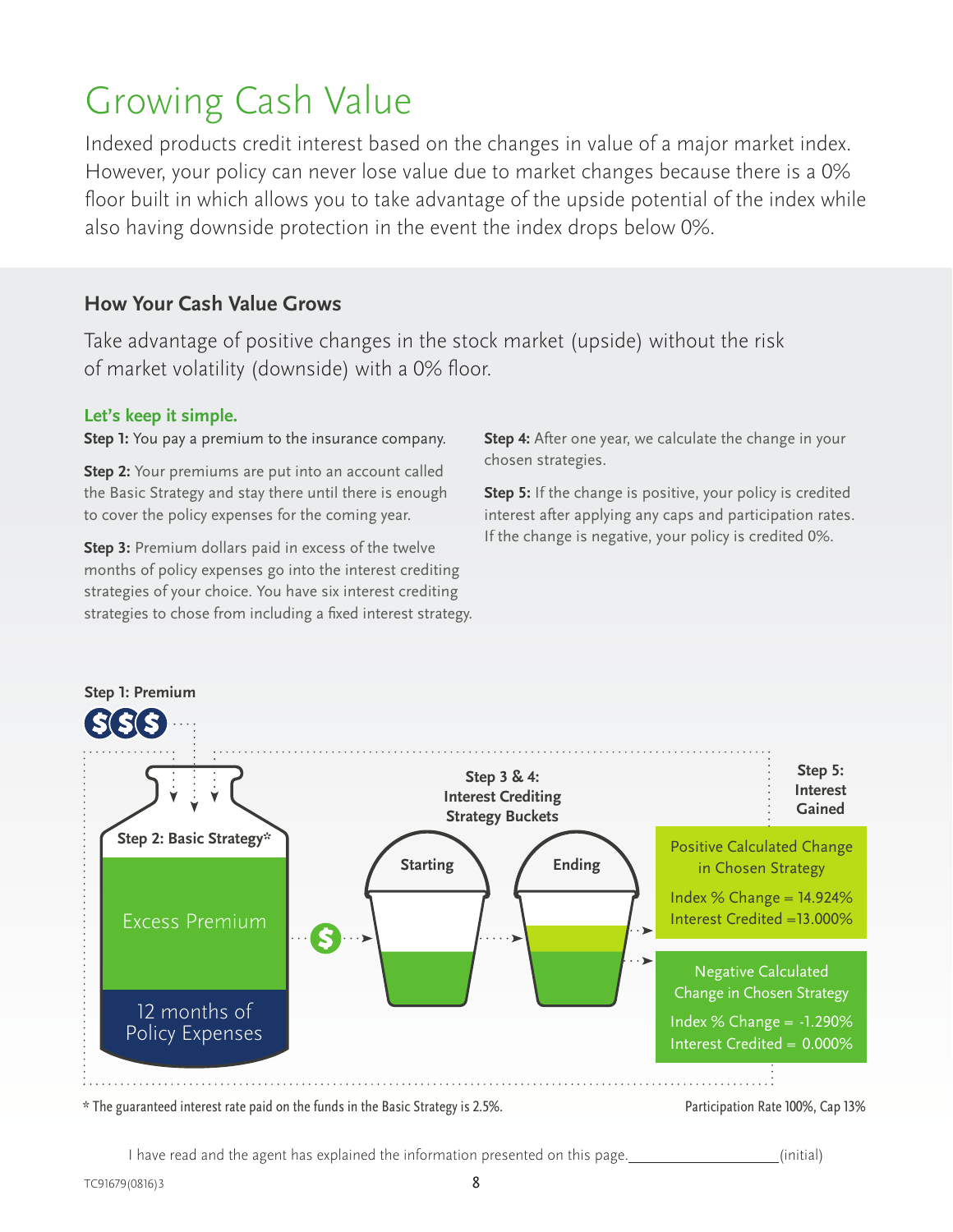## **Calculating Earnings**

Once the change in the index is known, the Participation Rate and Cap will be applied to determine how much interest will be credited to account values.

For example if the Index Growth is 10% and the Participation Rate is 100%, the full 10% may be used to determine interest earned.

If the Participation Rate is 80%, 8% is used in the calculation of interest earned  $[10% \times 80\% = 8\%]$ .

The Cap is the maximum earnings percent that will be credited. For example, if the Index Growth is 10% and the Participation Rate is 100%, but the Cap is set at 6%, 6% is credited.

The Indexed Strategy earnings are credited and locked in annually. Once interest is credited it can never be lost due to a decline in the Index. **No Indexed Strategy earnings are credited for funds allocated to the Index Strategies for periods shorter than a full year.**

Current fixed interest rates, caps and participation rates are subject to change by the insurer at any time, but will not drop below guaranteed values.

## **Caps and Participation Rates**

Caps and Participation Rates are the "cost" of the 0% floor downside protection.